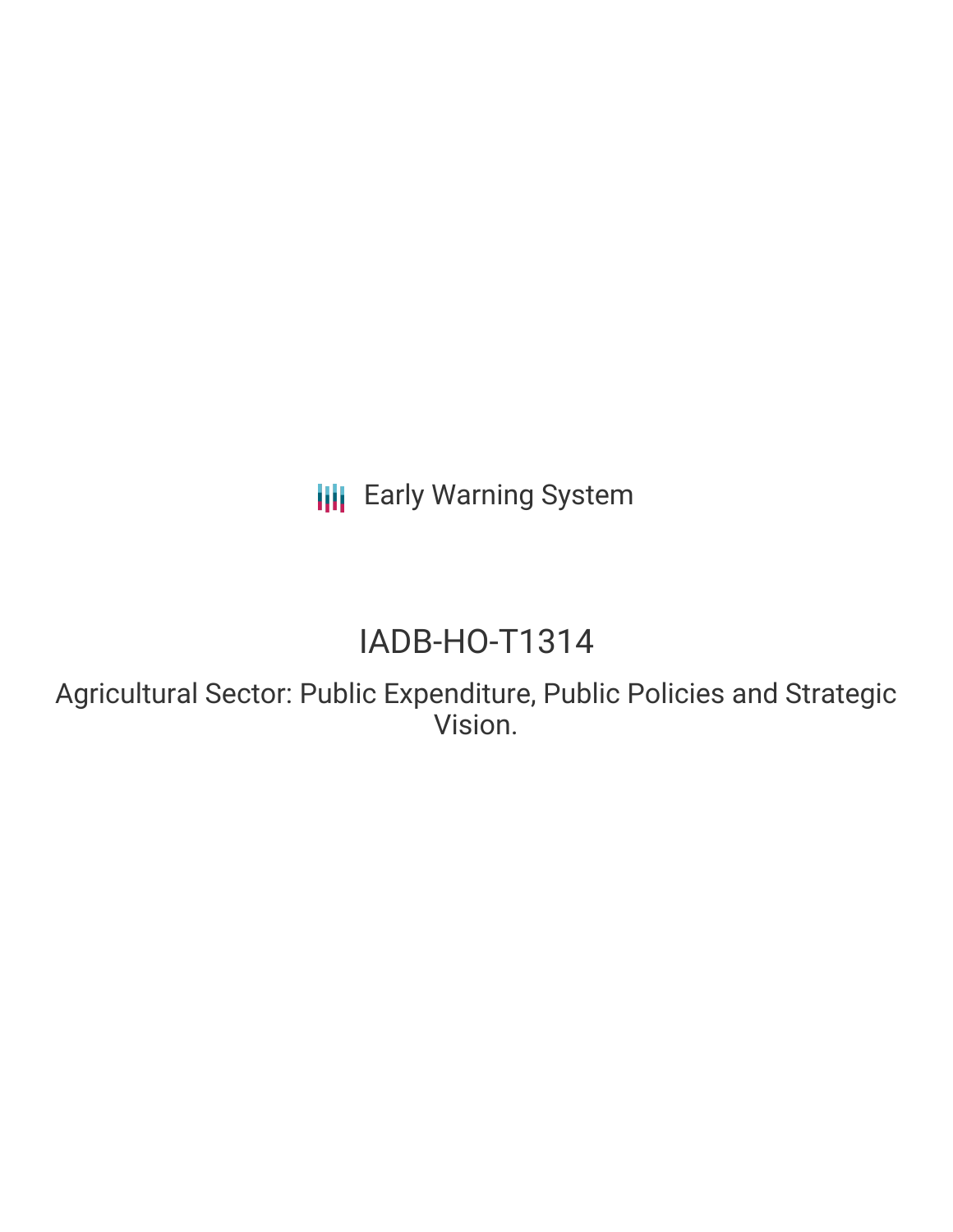

# Early Warning System Agricultural Sector: Public Expenditure, Public Policies and Strategic Vision.

#### **Quick Facts**

| <b>Countries</b>               | Honduras                               |
|--------------------------------|----------------------------------------|
| <b>Financial Institutions</b>  | Inter-American Development Bank (IADB) |
| <b>Status</b>                  | Active                                 |
| <b>Bank Risk Rating</b>        | C                                      |
| <b>Voting Date</b>             | 2018-11-29                             |
| <b>Borrower</b>                | Government of Honduras                 |
| <b>Sectors</b>                 | <b>Agriculture and Forestry</b>        |
| <b>Investment Type(s)</b>      | Grant                                  |
| <b>Investment Amount (USD)</b> | $$0.50$ million                        |
| <b>Project Cost (USD)</b>      | $$1.50$ million                        |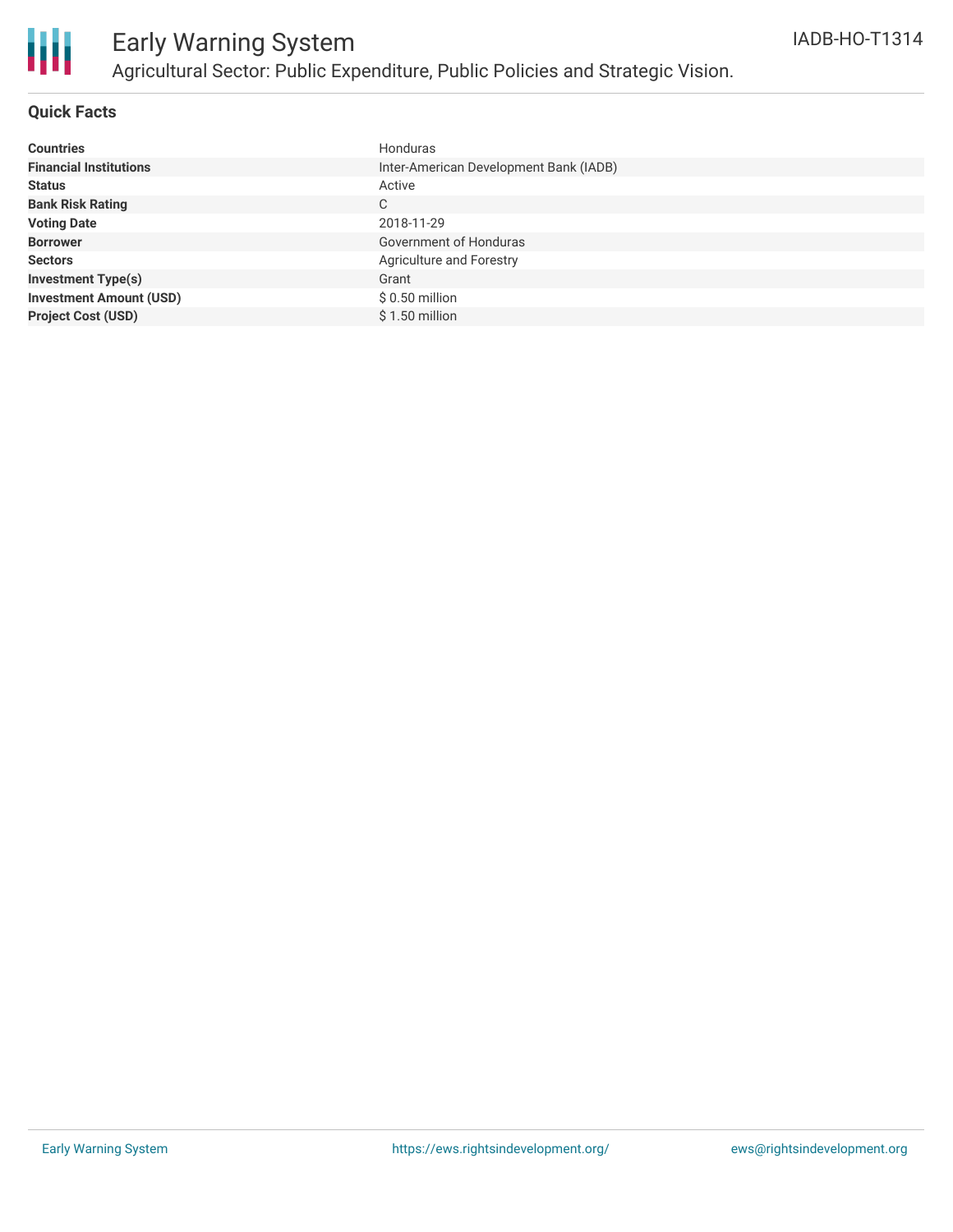

### Early Warning System Agricultural Sector: Public Expenditure, Public Policies and Strategic Vision.

#### **Project Description**

According to the bank, the objective of the project is to support the strengthening of the competitiveness and promote innovation and private investment in the agricultural sector. Specifically, it will contribute with a proposal for the design and implementation of an institutional framework and an investment plan conducive to the strategic positioning of the sector, based on an analysis of efficiency in public spending and agricultural policies.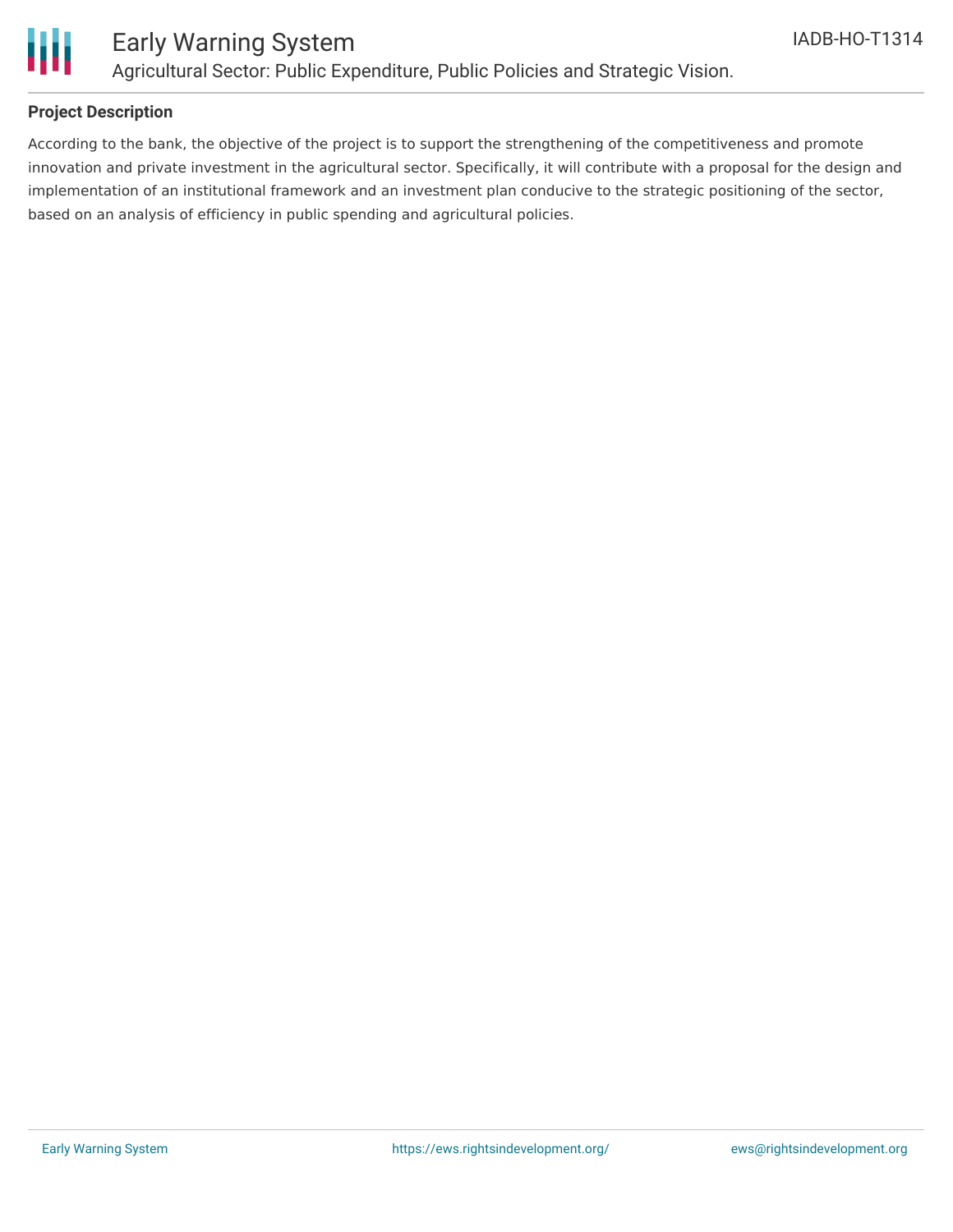

### Early Warning System Agricultural Sector: Public Expenditure, Public Policies and Strategic Vision.

#### **Investment Description**

• Inter-American Development Bank (IADB)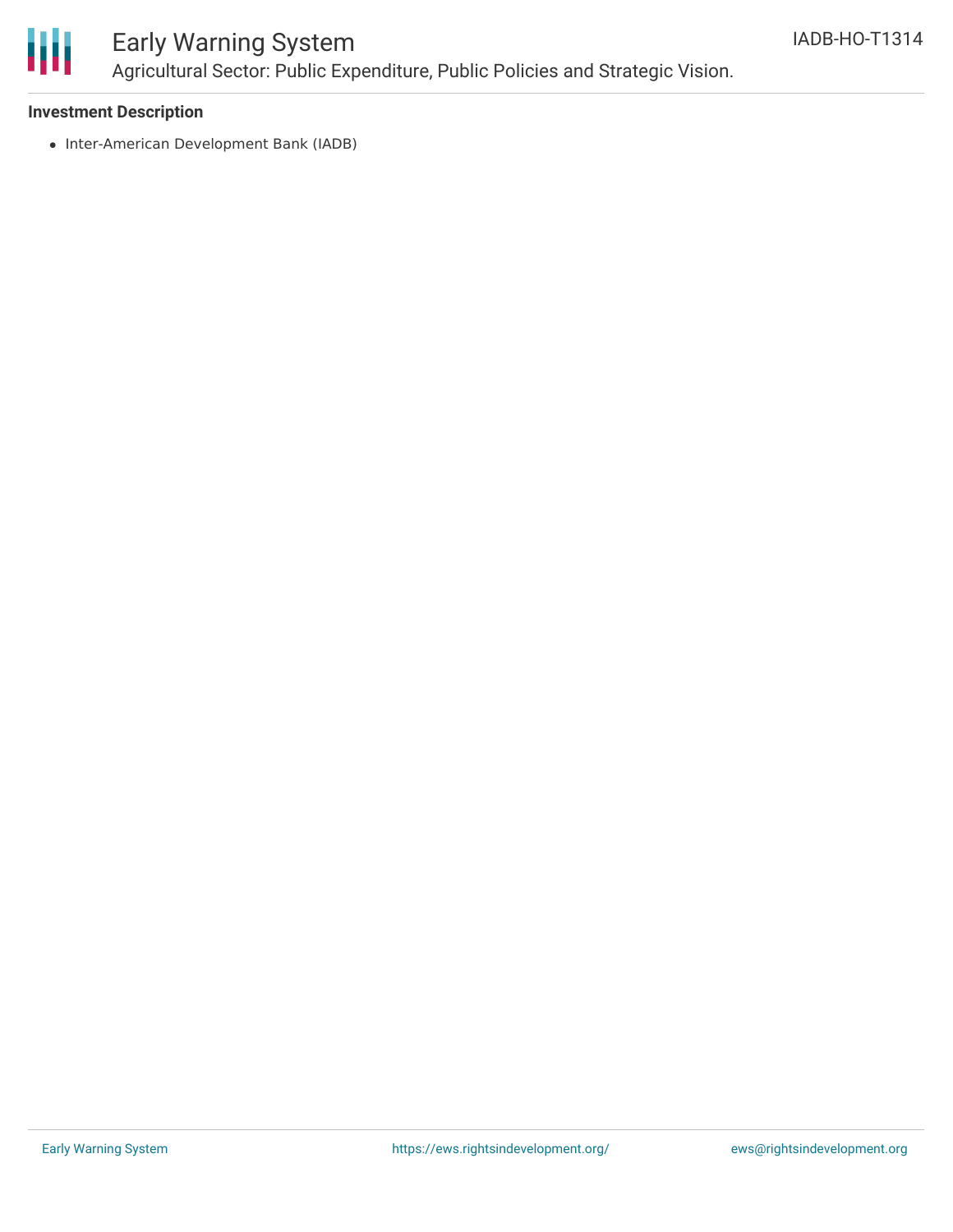

#### **Contact Information**

#### ACCOUNTABILITY MECHANISM OF IADB

The Independent Consultation and Investigation Mechanism (MICI) is the independent complaint mechanism and fact-finding body for people who have been or are likely to be adversely affected by an Inter-American Development Bank (IDB) or Inter-American Investment Corporation (IIC)-funded project. If you submit a complaint to MICI, they may assist you in addressing the problems you raised through a dispute-resolution process with those implementing the project and/or through an investigation to assess whether the IDB or IIC is following its own policies for preventing or mitigating harm to people or the environment. You can submit a complaint by sending an email to MICI@iadb.org. You can learn more about the MICI and how to file a complaint at http://www.iadb.org/en/mici/mici,1752.html (in English) or http://www.iadb.org/es/mici/mici,1752.html (Spanish).